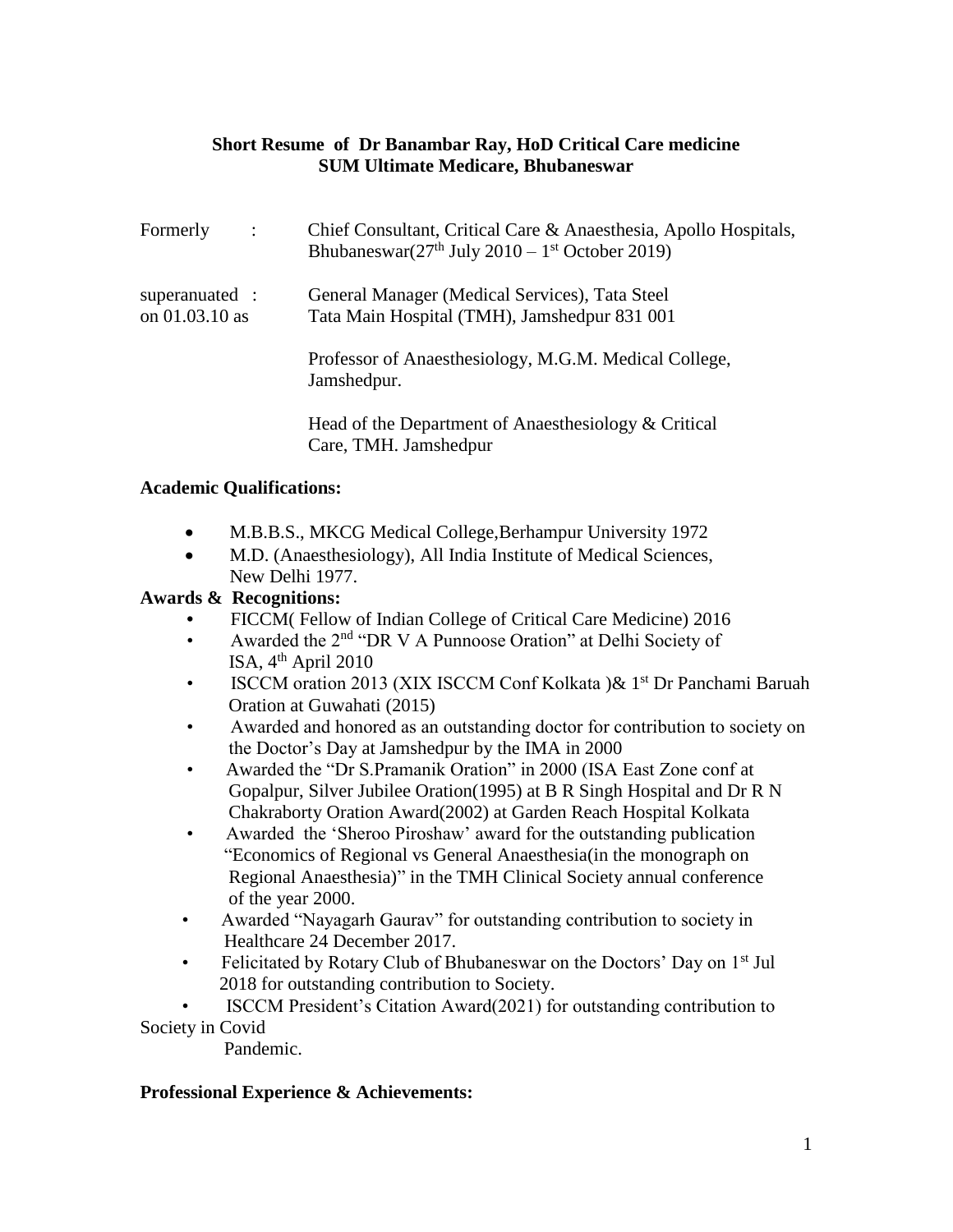- 3 yrs. as junior resident & 2 years and 8 months as senior resident in Anaesthesiology & Critical Care in AIIMS, New-Delh  $(2<sup>nd</sup> Aug 1974-28<sup>th</sup> Feb)$ 1980)
- 18 years' experience as a faculty in MGM Medical College Jamshedpur out of which 10 years 9 months as Asst. Prof, 4 years as Associate Prof & 3 yrs & 4 months as Professor in Anaesthesiology (1992-2010)
- 30 yrs. as Anaesthesiologist & Intensive Care Physician in Tata Main Hospital, Jamshedpur ( $1<sup>st</sup> March 1980-28<sup>th</sup> Feb 2010$ )
- 9 years as chief consultant in Critical Care and Anaesthesia in Apollo Hospitals, Bhubaneswar(27<sup>th</sup> July 2010-1<sup>st</sup> oct 2019)
- **•** Established & developed Critical Care Unit in Tata Main Hospital in 1980 thru 2010.
- Contributed to Critical Care development in Eastern India through lectures, workshops and planning of Critical Care Units since 1980.
- Initiated National Board Programme (DNB) in Tata Main Hospital in 1999 and nurtured it till 2010.
- Initiated Indian Diploma in Critical Care (IDCCM) in Tata Main Hospital.
- > 90% success in DNB Anaesthesiology with first 2 gold medals back to back in 2006 &2007
- Steered TMH to achieve "ISO 9001- 2008" from IRQS in Jan 2010.
- Initiated DNB fellowship in Critical Care (FNB) and IDCCM, IFCCM and Certificate course in critical care in Apollo Hospitals, Bhubaneswar
- Initiated Indian College of Critical Care Medicine programs in Sum Ultimate Medicare.
- Got Sum Ultimate Medicare inspected by NBE for DNB program in Critical Care.
- Member of the Infection Control Committee, Credential Committee, Research and Ethics committees, Mortality Review and Code Blue committees in all the Hospitals, from TMH to Sum Ultimate in the past 40 years

# **Academic Achievements:**

- Faculty in ISCCM, ISA and ITACCS Conferences since 1992.
- Conducted a Workshop in Dhaka's Sheikh Mujib Medical University Hospital on Critical Care on  $24 - 25<sup>th</sup>$  March 2007 for Bangladesh Society of Anaesthesiology. (deputed as a WHO consultant)
- National Board Examiner in Anaesthesiology and Critical Care Medicine, Thesis Evaluator and Assessor for accreditation since 2004.
- Member in the Sub Committee of ISCCM for Critical Care delivery in intensive care units in India: Defining the functions,roles and responsibilities of a consultant intensivist.(published in vol 10:1; Ind J Crit Care Med 2006: 53-63)
- **Chaired the Sub Committee of ISCCM for deciding on Quality Indicators for Indian ICUs (published in vol 13: 4 ; Ind J Crit Care Med 2009:173-205)**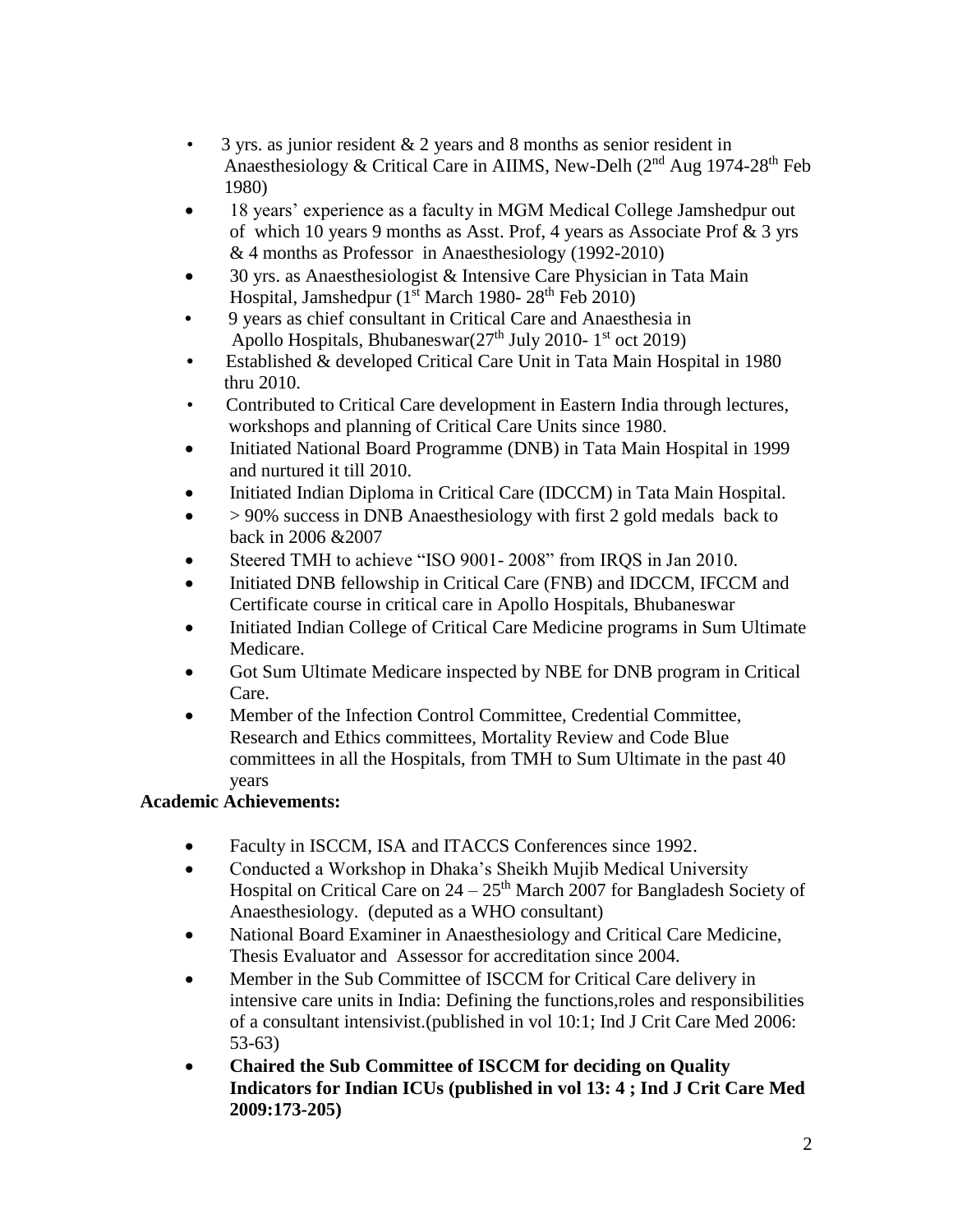- IFCCM & IDCCM examiner since 2010
- Served as EC member in ISCCM Exec Committee from 2006 09
- ISCCM assessor for IDCCM course
- 68 publications in National & International journals, CME books & Recent Advances & text books.
- 6 orations including 1 st **Dr Panchami Baruah Oration** (Guwahati Oct 2015), **ISCCM National Oration** (Kolkata March 2013), 2<sup>nd</sup> Dr VA Punnoose  **oration** (New Delhi April 2010), **Silver Jubilee Oration** of B R Singh Hospital Kolkata(1995), **Dr S Paramanik Oration** (Gopalpur September 2000) **& Dr R N Chakraborty Oration** at the Garden Reach Hospital Kolkata(2002).
	- 93 guest lectures in national and international conf including a TED talk in EZCCCON 2019 at VIVANTA Kolkata (16<sup>th</sup> Nov 2019)
	- ISCCM faculty for imparting training on "management of hospitalized Corona patients" to doctors from non-critical care specialities in India and Some of the other SAARC countries.
	- 13 paper presentations in National & International professional conferences.
	- **Chief Editor for the first book on Critical Care in Codid-19 titled " Critical Care and Covid-19-A Compendium";** released during 1<sup>st</sup> World Congress in Critical Care of Covid-19 (W4C)
	- Reigning member of the National Advisory Board of IJCCM
	- Well known teacher in Anaesthesiology and Critical Care Medicine

# **Organisational Achievements;**

- Life Member of IMA, ISA, ISCCM, IACP and GAPIO.
- President of the 'Eastern Zonal Council' of ISA in 2006-07
- Established Jamshedpur city branches of ISA(1994) & ISCCM(2003) and was their President(1997-98) and founder Chairman(2003-05) respectively
- Executive Council (ISCCM) member during 2006-09
- President of ISA Bhubaneswar city branch in 2010-11 & 2011-12
- Chairman of ISCCM Bhubaneswar branch 2016-18
- Organizing Secretary,ISAJAC 1996 at Jamshedpur
- Organizing Chairman, ISAJAC 2006 Jamshedpur
- Organizing Chairman, EZCCCON 2011 Bhubaneswar, 1<sup>st</sup> OACCON 2018
- Patron  $2<sup>nd</sup>$  OACCON 2019 Bhubaneswar 14-15<sup>th</sup> Dec 2019
- Member of the Credential Committee of ISCCM for 2020-22

## **Summary of Achievements:**

- 1. Associated actively with initiation & development of Intensive Care Medicine in the All India Institute of Medical Sciences, NewDelhi during 1974-80.
- 2. Initiated and developed Intensive Care Medicine at Tata Main Hospital and that became one of the best ICUs in the country.
- 3. Brought up the systems and processes for customer satisfaction in Tata Main Hospital, Jamshedpur.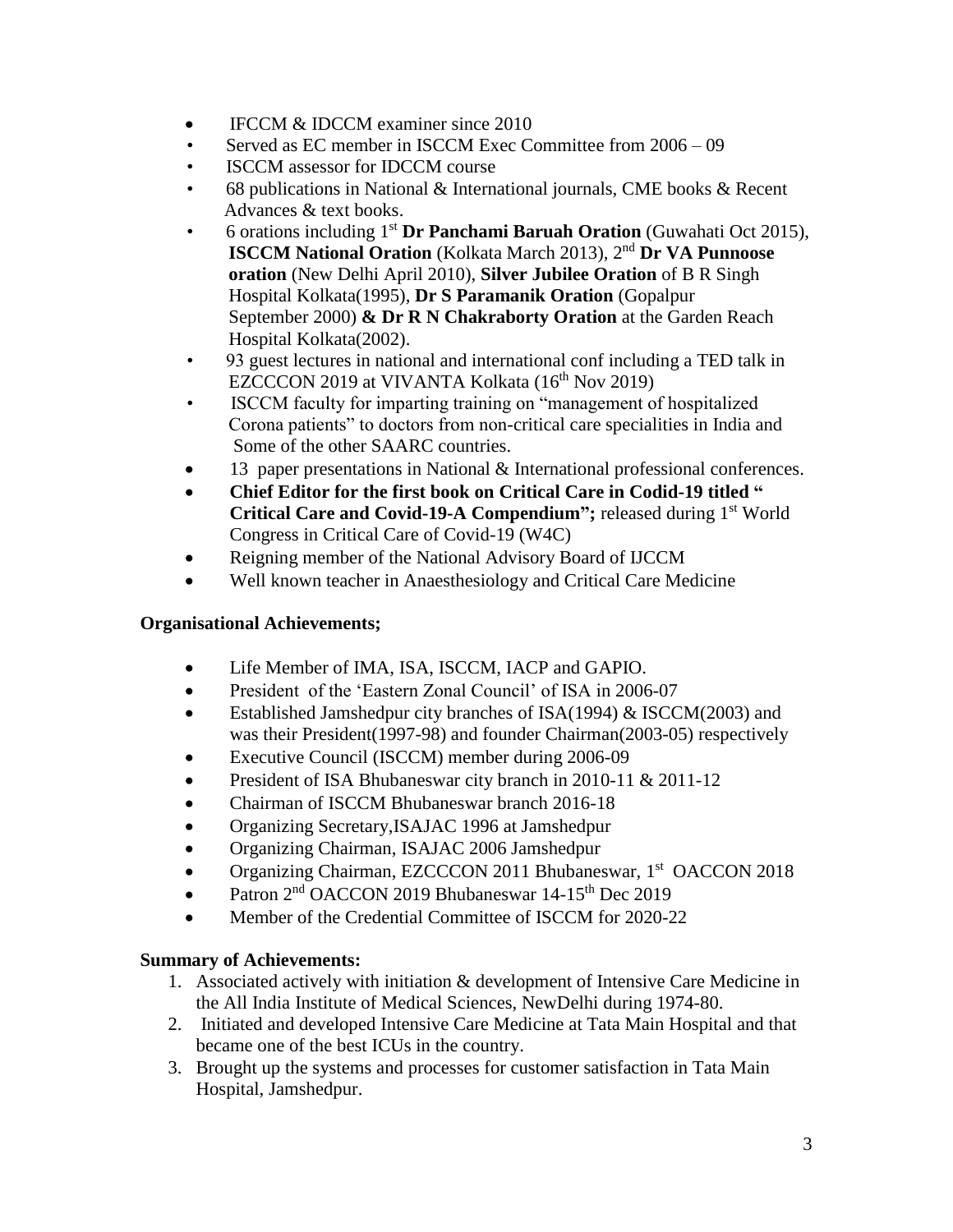- 4. Brought up National Board post graduate training program in Tata Main Hospital and made it one of the best institutes in the country.
- 5. Helped many hospitals in Eastern India in planning and establishing intensive care units.
- 6. Helped to propagate ICU concept in Bangla Desh in 2007.
- 7. Well known teacher in Anaesthesiology & Intensive Care in India
- 8. Was awarded the prestigious **national oration** in critical care in 2013 (the only one so far from Eastern India).
- 9. Awarded 5 more orations all over the country.
- 10. National Board faculty for Anaesthesiology and Critical Care Medicine for all its activities since 2004.
- 11. National Faculty of the Indian College of Critical Care Medicine (ICCCM).
- 12. Initiated and developed critical care medicine in Apollo Hospitals, Bhubaneswar and Sum Ultimate Medicare, Bhubaneswar.
- 13. Past President of Jamshedpur city branch and Bhubaneswar city branch of Indian Society of Anaesthesiology
- 14. Founder Chairman of Jamshedpur city branch and past Chairman of Bhubaneswar city branch of Indian Society of Critical Care Medicine
- 15. Represented Eastern India in The National Exec. Body of Indian Society of Critical Care Medicine (2006-2009)
- 16. Chaired the sub-committee for Quality Indicators in Critical Care in 2009.
- 17. Initiated the Critical Care facility in Apollo Hospitals, Bhubaneswar in 2010.
- 18. Started ICCM courses (IDCCM,IFCCM & Certificate courses in Critical Care) in Apollo Hospitals, Bhubaneswar in 2013, in Sum Ultimate Medicare, Bhubaneswar in 2022.
- 19. Started FNB course in Critical Care \*(now DNB Critical Care from July 2019) in Apollo Hospitals, Bhubaneswar in 2014.
- 20. Popularized critical care medicine in Odisha and now involved in producing trained personnels to impart critical care delivery in Odisha. Five district head quarter hospitals have been running critical care units by people trained by our team.
- 21. Contributed chapters in books and recent advances.
- **22. Edited the 1st book in India on Covid-19 titled " Critical Care and Covid-19 – A Compendium"**

It was released during the virtual World Congress of Critical Care of Covid-19 (W4C) in 2021.

23. Member of the National Advisory Board of IJCCM.

**Area of interest:** reducing errors in healthcare delivery and reducing cost of critical care, Infection Control

Practices, Total Quality Management, Ethics in Medical Practice

Dr B. Ray, 15th March 2022